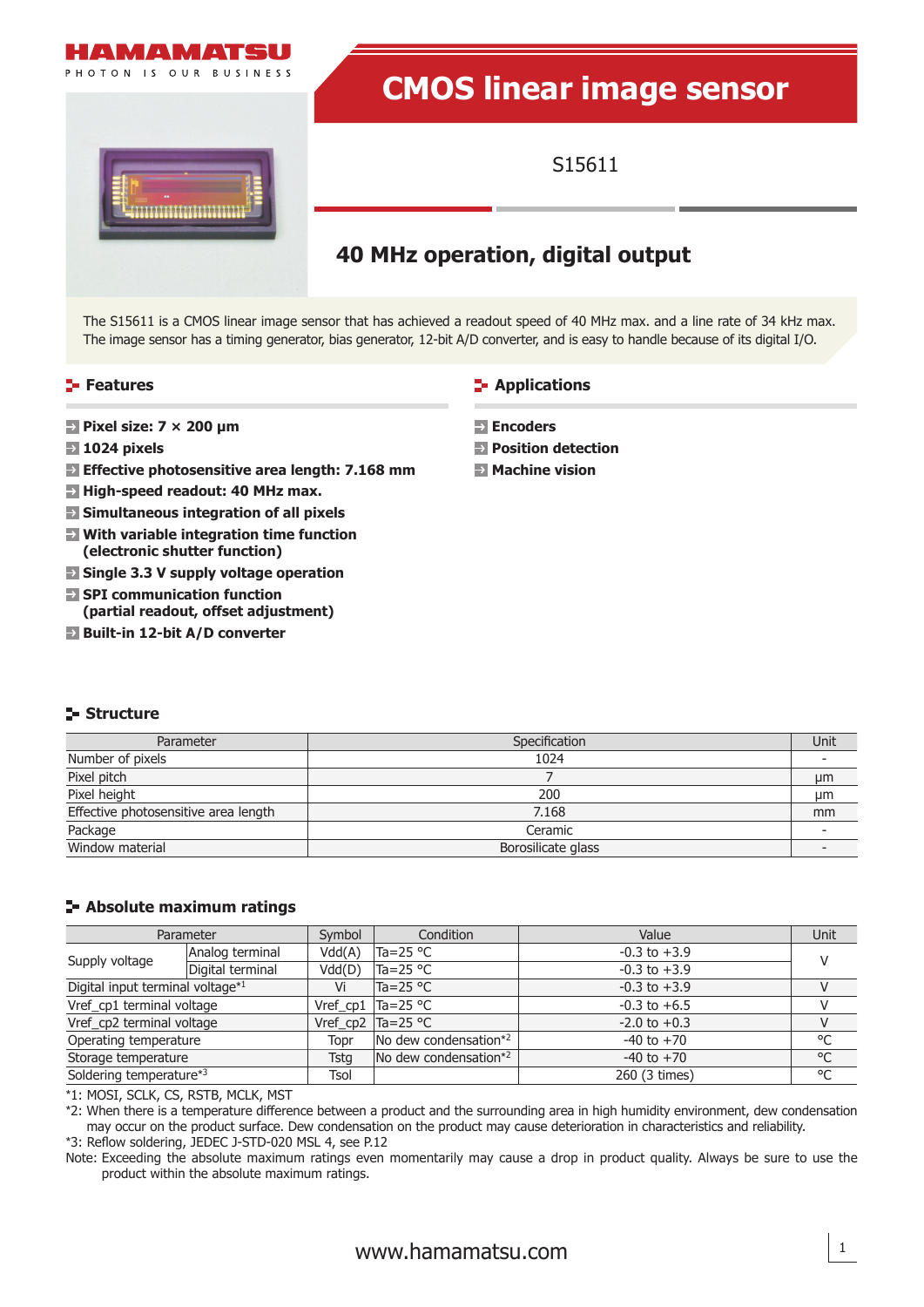## **Recommended terminal voltage (Ta=25 °C)**

| Parameter        |                  | Svmbol | Min. | Typ.   | Max.            | Unit |  |
|------------------|------------------|--------|------|--------|-----------------|------|--|
|                  | Analog terminal  | Vdd(A) | 3.15 |        | კ.ხ             |      |  |
| Supply voltage   | Digital terminal | Vdd(D) | 3.15 |        | კ.ხ             |      |  |
| Digital input    | High level       | Vi(H)  |      | Vdd(D) | $Vdd(D) + 0.25$ |      |  |
| terminal voltage | Low level        | Vi(L)  |      |        | 0.3             |      |  |

## **Electrical characteristics [Ta=25 °C, Vdd(A)=Vdd(D)=3.3 V]**

| Parameter                        |            | Symbol      | Min.            | Typ.    | Max. | Unit |
|----------------------------------|------------|-------------|-----------------|---------|------|------|
| Master clock pulse frequency     |            | <b>MCLK</b> |                 |         | 40   | MHz  |
| Data rate                        |            | <b>DR</b>   |                 | f(MCLK) |      | MHz  |
| Line rate* <sup>4</sup>          |            | FR          |                 |         | 34   | kHz  |
|                                  | High level | Vdo(H)      | $Vdd(D) - 0.25$ | Vdd(D)  |      |      |
| Digital output voltage Low level |            | Vdo(L)      |                 |         | 0.25 |      |
| Current consumption*5            |            | Ic          |                 | 160     | 200  | mA   |

\*4: When all pixels (1024 pixels) are read out

\*5: f(MCLK)=40 MHz

Current consumption changes according to the master clock pulse frequency.

## **Electrical and optical characteristics [Ta=25 °C, Vdd(A)=Vdd(D)=3.3 V, f(MCLK)=40 MHz]**

| Parameter                     | Symbol      | Min.  | Typ.        | Max.                     | Unit            |
|-------------------------------|-------------|-------|-------------|--------------------------|-----------------|
| Spectral response range       | Λ           |       | 400 to 1000 |                          | nm              |
| Peak sensitivity wavelength   | λp          |       | 700         | $\overline{\phantom{0}}$ | nm              |
| Photosensitivity*6            | Sw          |       | 1350        | ۰                        | V/(lx·s)        |
|                               |             |       | 2765 k      | ۰                        | DN/(lx·s)       |
| Conversion efficiency         | <b>CE</b>   |       | 40          |                          | $\mu V/e^-$     |
| Photoresponse nonuniformity*7 | <b>PRNU</b> |       | ±5          | ±10                      | $\frac{0}{0}$   |
|                               | <b>VD</b>   |       | 1.2         | 12                       | mV              |
| Dark output*8                 |             |       | 2.5         | 25                       | DN              |
| Saturation charge             | Qsat        | 42    | 43          |                          | ke <sup>-</sup> |
|                               | Vsat        | 1.47  | 1.71        |                          | V               |
| Saturation output             |             | 3000  | 3500        |                          | <b>DN</b>       |
| Readout noise*9               | Nread       |       | 0.63        | 1.9                      | mV rms          |
|                               |             |       | 1.3         | 3.9                      | DN rms          |
| Dynamic range*10              | Drange      |       | 2700        |                          |                 |
| Output offset*11              | Voffset     | 0.122 | 0.244       | 0.366                    | $\vee$          |
|                               |             | 250   | 500         | 750                      | DN              |
| Image lag*12                  | Lag         |       |             | 0.1                      | $\frac{0}{0}$   |

\*6: 2856 K, tungsten lamp

\*7: Photoresponse nonuniformity (PRNU) is the output nonuniformity that occurs when the entire photosensitive area is uniformly illuminated by light which is 50% of the saturation exposure level. PRNU is measured using 1018 pixels excluding the 3 pixels at both ends, and is defined as follows:

PRNU=∆X/X × 100 [%]

X: average output of all pixels,  $\Delta X$ : difference between the maximum or minimum output and X

 $*8$ : Ts=10 ms, difference from the offset output

\*9: Dark state

\*10: Vsat/Nread

\*11: Initial value. The offset level can be changed through the SPI.

\*12: If output of the previous frame exceeds the saturation output, it is the signal that remains in the next frame.

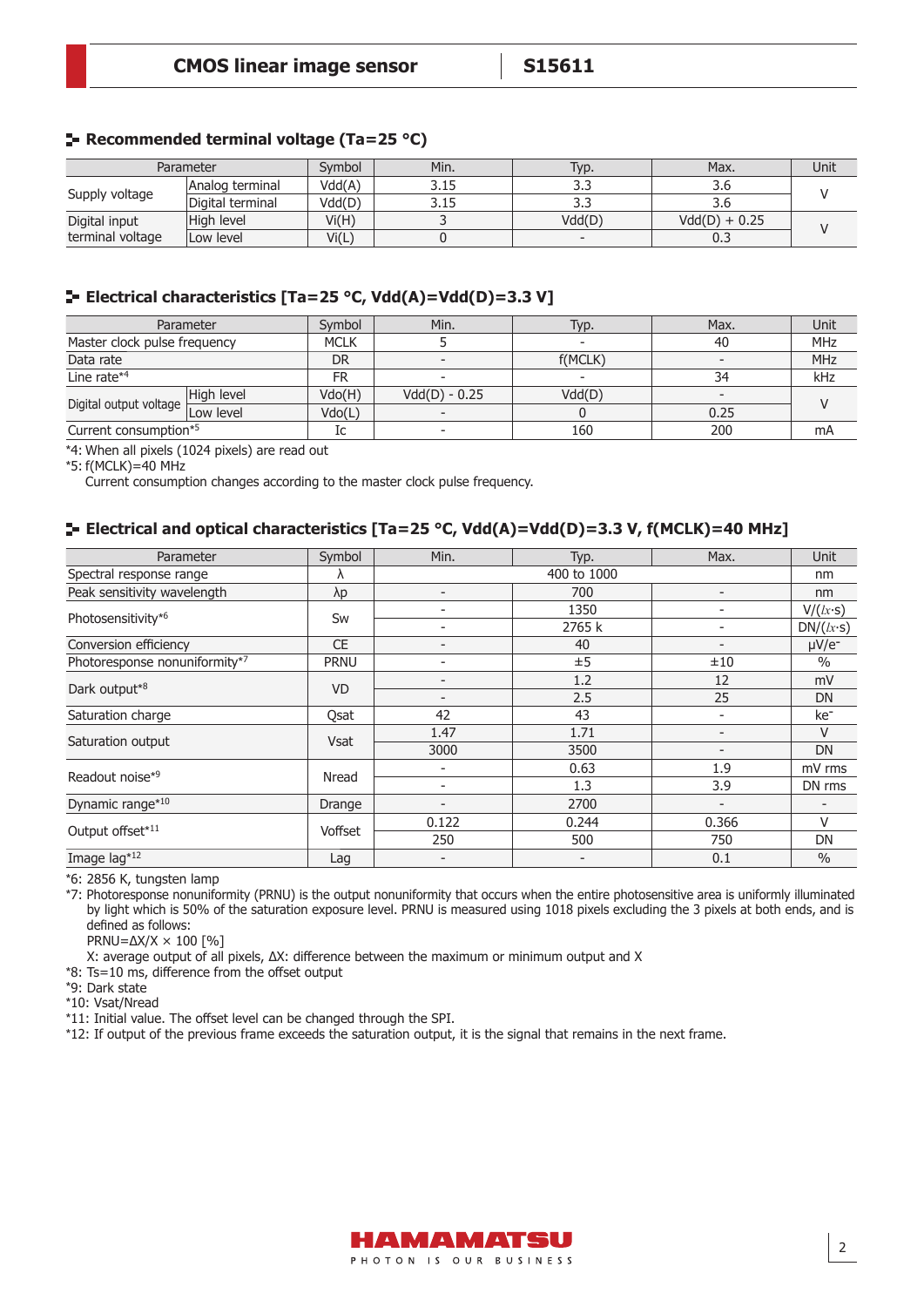**Electrical and optical characteristics [A/D converter, Ta=25 °C, Vdd(A)=Vdd(D)=3.3 V]**

| Parameter                | Svmbol      | Value     | Unit |
|--------------------------|-------------|-----------|------|
| Resolution               | <b>RESO</b> | --        | bit  |
| Conversion time          | tCON        | 1/f(MCLK) |      |
| Conversion voltage range |             | 0 to 2    |      |





## **Spectral transmittance characteristics of window material (typical example)**







KMPDB0585EA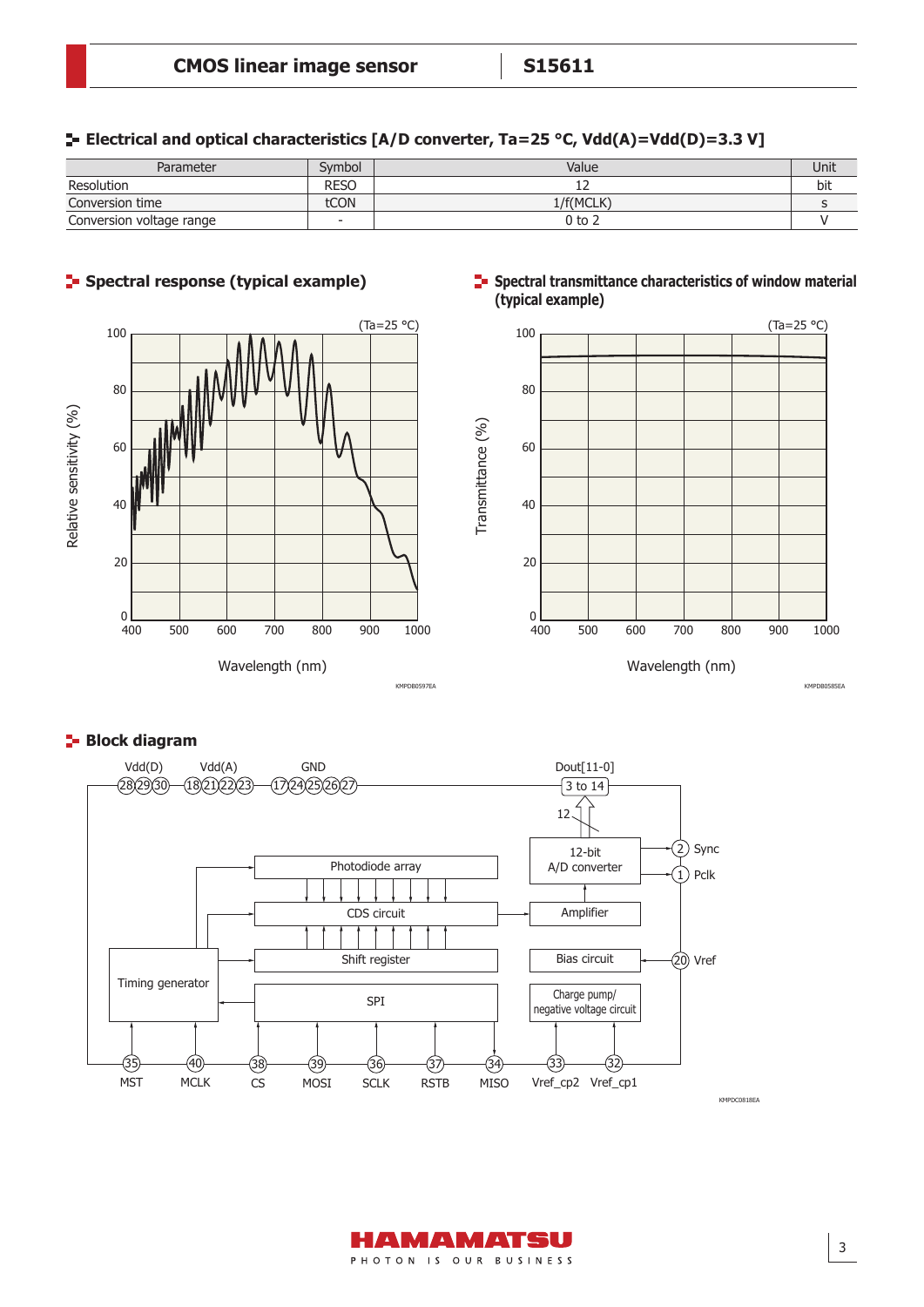## **Timing chart**



| Parameter                              | Symbol             | Min.         | Typ. | Max. | Unit          |
|----------------------------------------|--------------------|--------------|------|------|---------------|
| Master start pulse period*13 *14       | tpi(MST)           | 1162/f(MCLK) |      |      |               |
| Master start pulse high period         | thp(MST)           | 167/f(MCLK)  |      |      |               |
| Master start pulse low period*15       | tlp(MST)           | 64/f(MCLK)   |      |      |               |
| Master start pulse rise and fall times | tr(MST), tf(MST)   |              |      |      | ns            |
| Master clock pulse duty                |                    |              | 50   |      | $\frac{0}{0}$ |
| Master clock pulse rise and fall times | tr(MCLK), tf(MCLK) |              |      |      | ns            |

\*13: When 1024 pixels are read out

\*14: The period is  $(138 + N)/f(MCLK)$  when N pixels are read out.

\*15: The integration time corresponds to the low period of the master start pulse + 43 cycles of MCLK. The integration time can be changed by changing the ratio of the high and low periods of master start pulse. If the first Pclk after the master start pulse goes high is assumed to be the first edge, the video signal output is started at the 148th falling edge of Pclk. Since the start of the video output is simultaneous with the rising edge of Sync, acquire the video signal in reference to Sync.

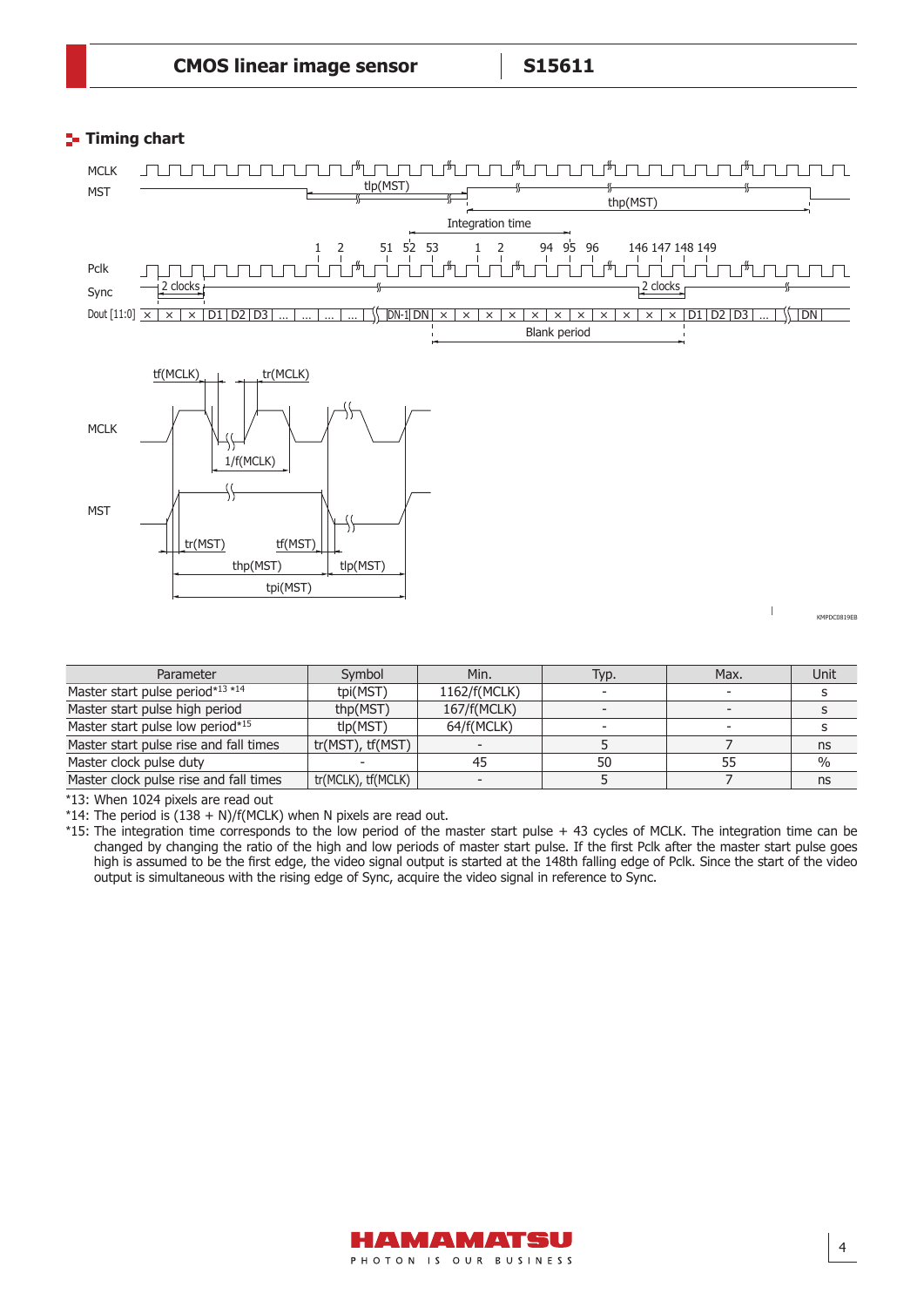#### Description of operation

The integration time is determined by the low period of the master start pulse.



 $\odot$  The start of integration time is determined by the falling edge of the master start pulse.

The end of integration time is determined by the rising edge of the master start pulse.

3) Video data is output after the rising edge of the master start pulse. Video data is output in order from the first pixel. Note: Signal integration is possible even during video data output.

## **E- Operation example**

Line rate=34 klines/s, master start pulse frequency=40 MHz, maximum integration time



• Master start pulse period=1162/f(MCLK)=29.05 μs (line rate is reciprocal of start pulse period)

∙ Master start pulse low period =Master start pulse period - Minimum period of master start pulse high period =1162/f(MCLK) - 167/f(MCLK)=1162/40 MHz - 167/40 MHz=995/40 MHz=24.875 μs

∙ Integration time=Master start pulse low period + Master clock pulse 43 cycles=(995 + 43)/40 MHz=25.95 μs Sync rises approximately 3.7 μs after the rising edge of the master start pulse. Then the video output signal is output in order from the first pixel.

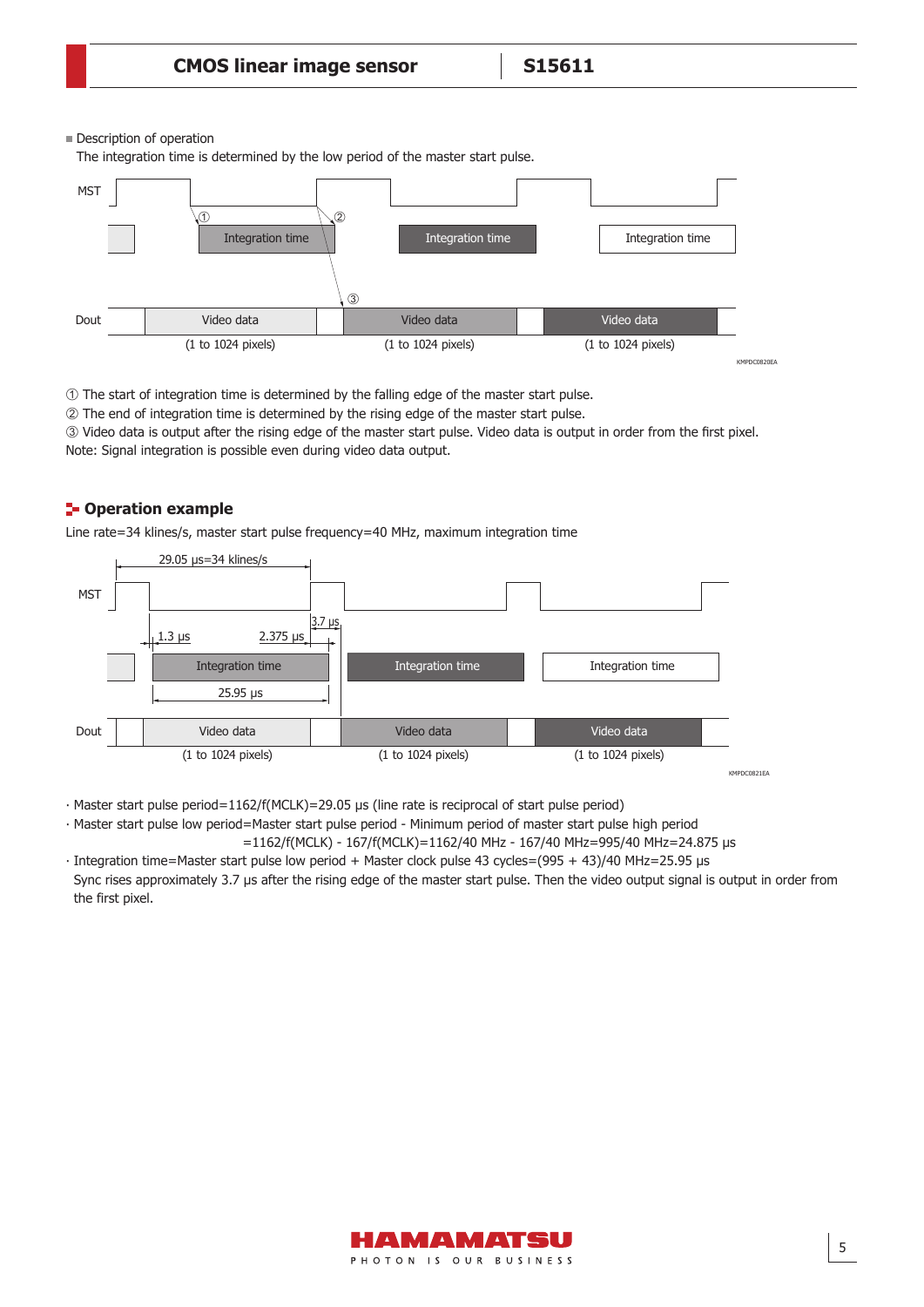## **SPI (serial peripheral interface) address**

| <b>Address</b> |              |            | Initial value | Setting                                                  |
|----------------|--------------|------------|---------------|----------------------------------------------------------|
| (decimal)      | Register     | Binary     | Decimal       |                                                          |
| 11             | Win S[10:8]  | $--- 0000$ |               | Readout start pixel (11-bit)                             |
| 12             | $Win_S[7:0]$ | 0000 0000  |               | (Initial setting: 0)                                     |
| 15             | Win_W[10:8]  | $--- 0100$ | 1024          | Number of readout pixels (11-bit)                        |
| 16             | Win W[7:0]   | 0000 0000  |               | (Initial setting: 1024)                                  |
| 18             | SubsH[1:0]   | $---00$    |               | Number of skipped pixels (2-bit)<br>(Initial setting: 0) |
| 22             | Offset[3:0]  | $--- 0111$ |               | Offset shift (4-bit)<br>(Initial setting: 7)             |

Note: Be sure to set the addresses shown in the above table. Setting to the addresses not shown in the above table may cause malfunction.

#### Setting the partial readout region

The partial readout region can be specified at the pixel level. The line rate can be increased by reducing the number of readout pixels.



The maximum line rate=34 kline/s The maximum line rate=100 kline/s

KMPDC0822EA

#### $\blacksquare$  Setting the offset

The offset can be adjusted in 16 levels. The conversion range of the A/D converter can be used effectively by setting the appropriate offset.



KMPDC0512EA

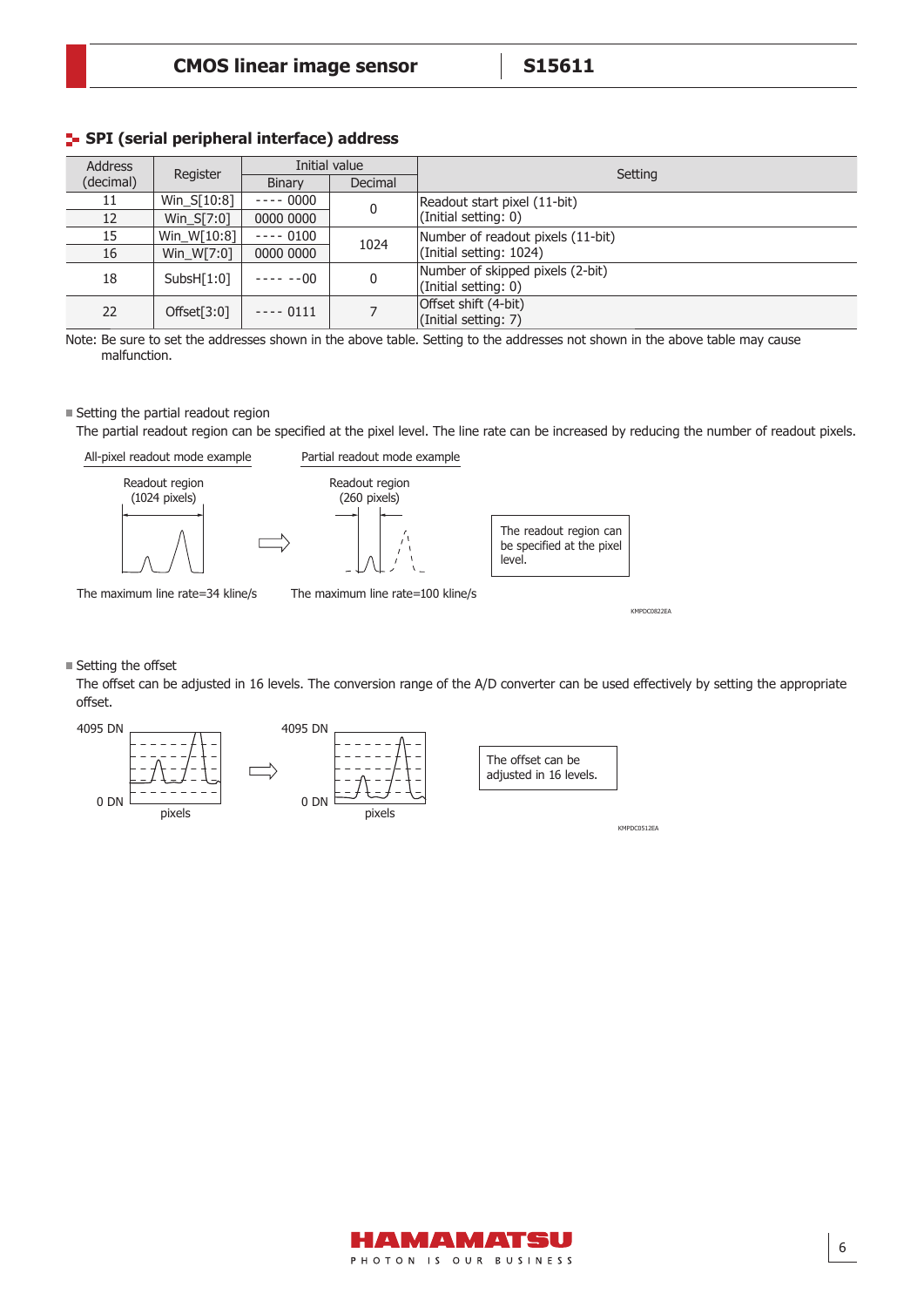## **Setting using the SPI**

Set the SPI using SCLK, CS, and MOSI. Changing RSTB to low level resets all parameters to the initial settings.



#### [Ta=25 °C, Vdd(A)=Vdd(D)=Vdd(C)=3.3 V]

| Parameter                         | Symbol    | Min. | Typ. | Max. | Unit       |
|-----------------------------------|-----------|------|------|------|------------|
| SPI clock pulse frequency         | f(SCLK)   |      | 7.5  | 10   | <b>MHz</b> |
| SPI setup time (CS)               | tSET(CS)  |      |      |      | ns         |
| SPI hold time (CS)                | tHOLD(CS) |      |      |      | ns         |
| SPI setup time (MOSI)             | tSET(MO)  |      |      |      | ns         |
| SPI hold time (MOSI)              | thold(MO) |      |      |      | ns         |
| Digital input signal rise time*16 | tr(sigi)  |      |      |      | ns         |
| Digital input signal fall time*16 | tf(sigi)  |      |      |      | ns         |

\*16: Time for the input voltage to rise or fall between 10% and 90%

#### ■ Setting example



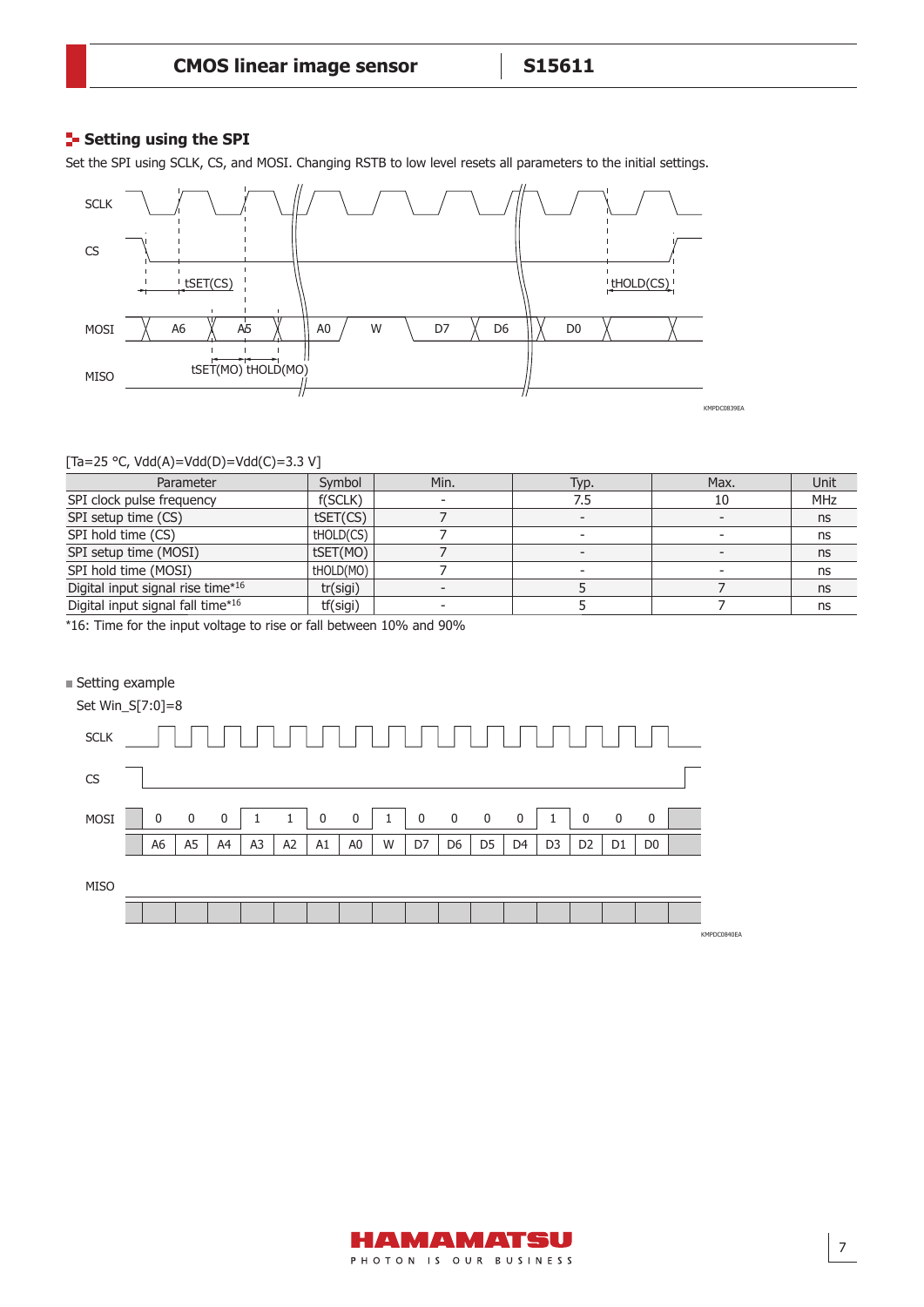## **Confirm SPI settings**

You can check the current SPI settings in the following manner.



#### [Ta=25 °C, Vdd(A)=Vdd(D)=Vdd(C)=3.3 V]

| Parameter                   | Svmbol   | Min. | VD. | Max. | Unit |
|-----------------------------|----------|------|-----|------|------|
| Output signal rise time*17  | tr(sigo) |      | ᅩ   |      | ns   |
| Output signal fall time*17  | tf(sigo) |      | ᆚ   | --   | ns   |
| SCLK-MISO output delay time | tSMD     |      |     | بے   | ns   |

\*17: Time for the output voltage to rise or fall between 10% and 90% when the load capacitance of the output terminal is 10 pF



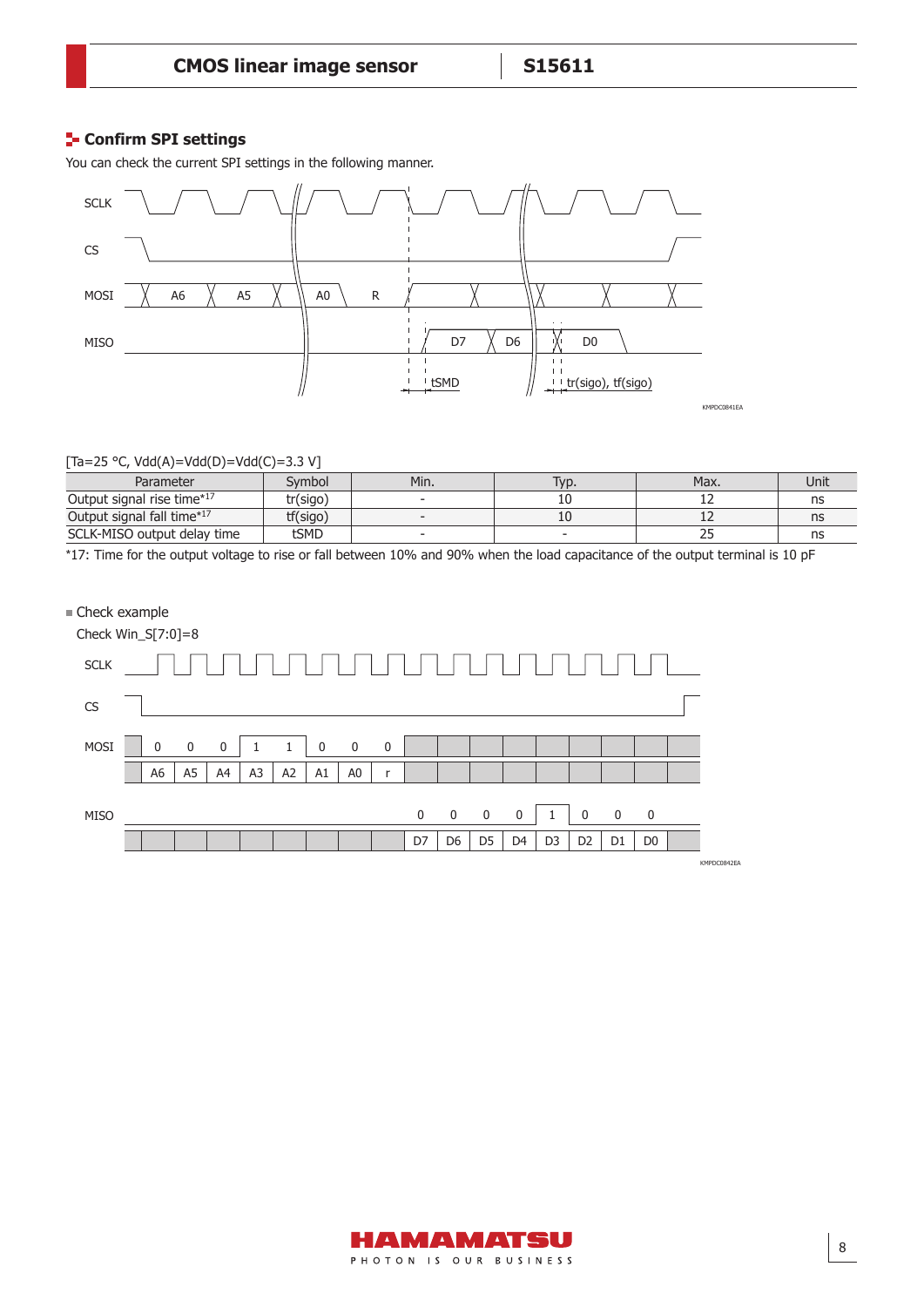## **P** Dimensional outline (unit: mm)



Direction of scan

Tolerance unless otherwise noted: ±0.2

- \*1: Distance from package edge to photosensitive area center
- \*2: Distance from package edge to photosensitive area edge
- \*3: Distance from glass surface to photosensitive surface
- \*4: Distance from package bottom to photosensitive surface

\*5: Glass thickness

KMPDA0357EA

## **F** Recommended land pattern (unit: mm)



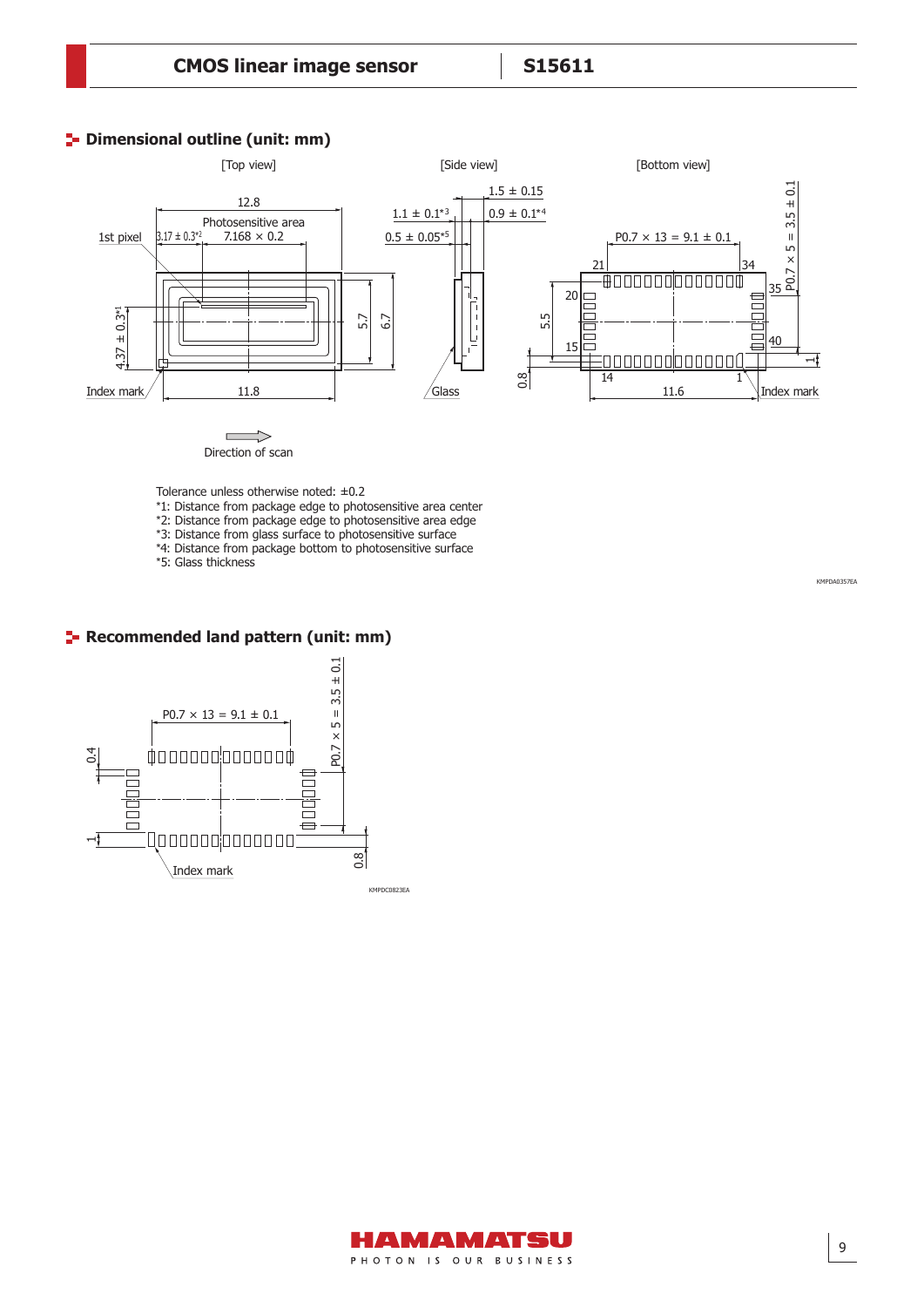



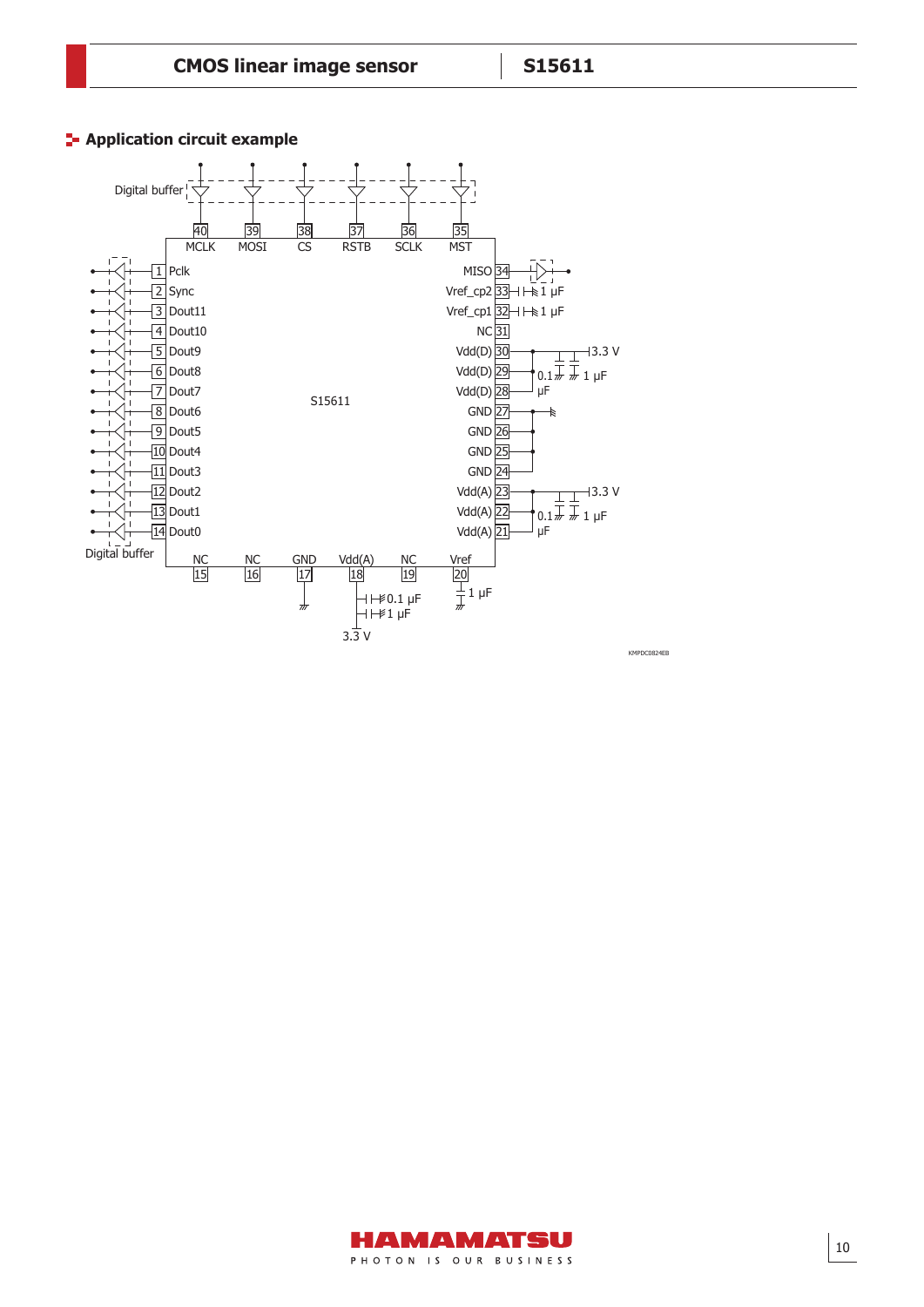## **Pin connections**

| Pin no.         | Symbol                 | Description                               | I/O                      |
|-----------------|------------------------|-------------------------------------------|--------------------------|
| $\mathbf{1}$    | Pclk                   | Pixel output sync signal                  | O                        |
| $\overline{2}$  | Sync                   | Frame sync signal                         | $\circ$                  |
| 3               | Dout11                 | Video output signal (MSB)                 | $\circ$                  |
| $\overline{4}$  | Dout10                 | Video output signal                       | 0                        |
| 5               | Dout9                  | Video output signal                       | $\mathsf O$              |
| 6               | Dout8                  | Video output signal                       | $\circ$                  |
| 7               | Dout7                  | Video output signal                       | $\circ$                  |
| 8               | Dout6                  | Video output signal                       | $\circ$                  |
| 9               | Dout <sub>5</sub>      | Video output signal                       | $\circ$                  |
| 10              | Dout4                  | Video output signal                       | $\Omega$                 |
| 11              | Dout3                  | Video output signal                       | $\circ$                  |
| $\overline{12}$ | Dout <sub>2</sub>      | Video output signal                       | $\circ$                  |
| 13              | Dout1                  | Video output signal                       | $\circ$                  |
| 14              | Dout <sub>0</sub>      | Video output signal (LSB)                 | O                        |
| 15              | $NC*18$                | No connection                             |                          |
| 16              | $NC*18$                | No connection                             | $\overline{\phantom{a}}$ |
| 17              | <b>GND</b>             | Ground                                    |                          |
| 18              | Vdd(A)                 | Analog supply voltage (3.3 V)             | $\rm I$                  |
| 19              | $NC*18$                | No connection                             | $\blacksquare$           |
| 20              | $Vref*19$              | Reference voltage                         | 0                        |
| 21              | $\overline{Vdd}(A)$    | Analog supply voltage (3.3 V)             | I                        |
| 22              | Vdd(A)                 | Analog supply voltage (3.3 V)             | $\rm I$                  |
| 23              | Vdd(A)                 | Analog supply voltage (3.3 V)             | $\rm I$                  |
| 24              | <b>GND</b>             | Ground                                    | $\overline{\phantom{a}}$ |
| 25              | <b>GND</b>             | Ground                                    | $\overline{\phantom{a}}$ |
| 26              | <b>GND</b>             | Ground                                    | $\overline{\phantom{a}}$ |
| 27              | <b>GND</b>             | Ground                                    | $\overline{\phantom{a}}$ |
| 28              | Vdd(D)                 | Digital supply voltage (3.3 V)            | I                        |
| $\overline{29}$ | Vdd(D)                 | Digital supply voltage (3.3 V)            | I                        |
| 30              | Vdd(D)                 | Digital supply voltage (3.3 V)            | $\mathbf I$              |
| 31              | $NC*18$                | No connection                             |                          |
| 32              | Vref_cp $1*19$         | Bias voltage for charge pump circuit      | $\mathsf O$              |
| $\overline{33}$ | Vref_cp2*19            | Bias voltage for negative voltage circuit | $\circ$                  |
| $\overline{34}$ | <b>MISO</b>            | SPI output signal                         | $\circ$                  |
| 35              | <b>MST</b>             | Master start signal                       | $\mathbf I$              |
| 36              | <b>SCLK</b>            | SPI clock signal                          | I                        |
| 37              | <b>RSTB</b>            | SPI reset signal                          | $\mathbf I$              |
| $\overline{38}$ | $\overline{\text{CS}}$ | SPI selection signal                      | $\rm I$                  |
| 39              | <b>MOSI</b>            | SPI input signal                          | I                        |
| 40              | <b>MCLK</b>            | Master clock signal                       | $\rm I$                  |

\*18: Leave NC pins open; do not connect to GND.

\*19: Insert a 1 μF capacitor between the terminal and GND.

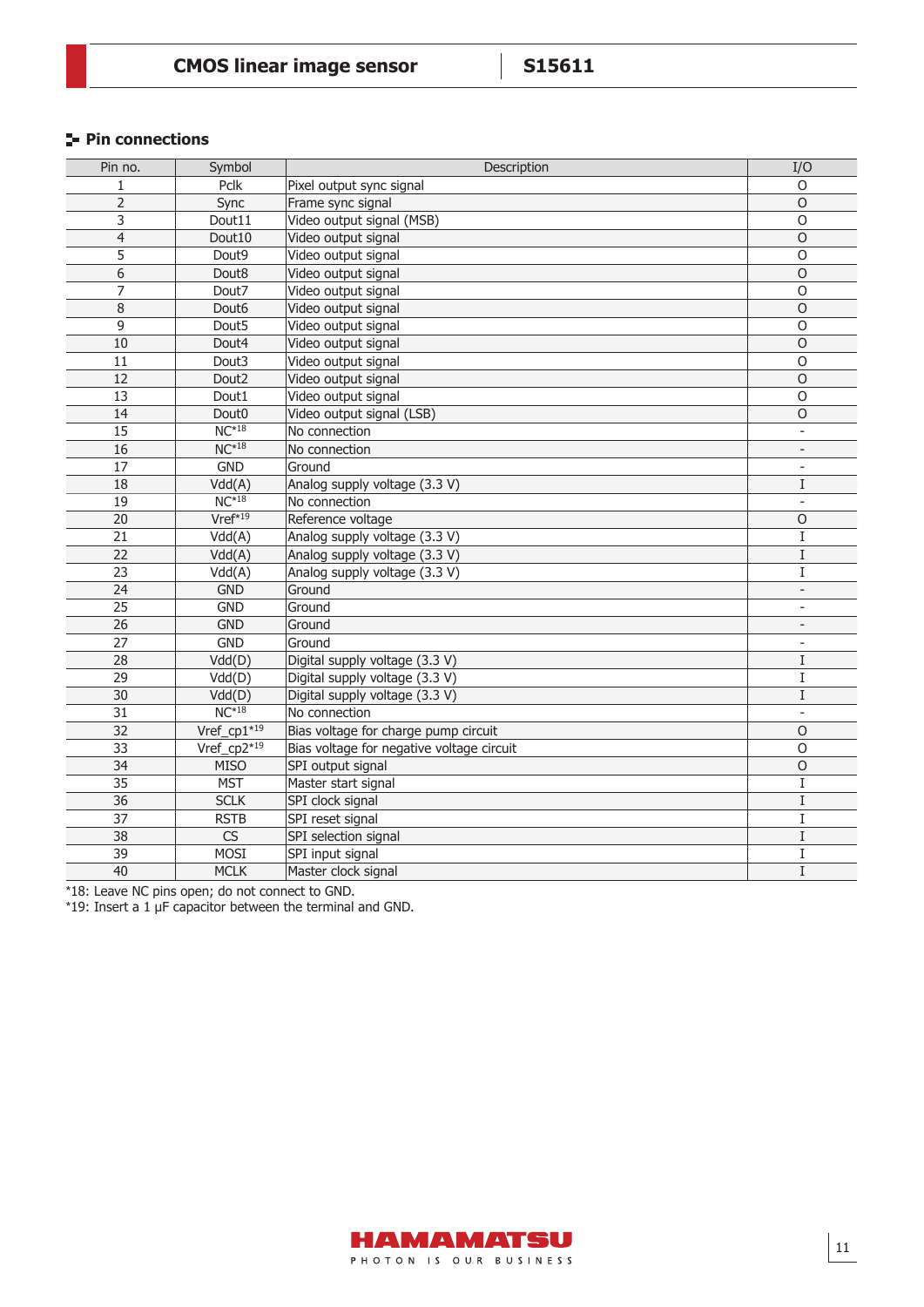

## **F** Recommended reflow soldering conditions (typical example)

KMPDR0405EA

- ∙ This product supports lead-free soldering. After unpacking, store it in an environment at a temperature of 30 °C or less and a humidity of 60% or less, and perform soldering within 72 hours.
- The effect that the product receives during reflow soldering varies depending on the circuit board and reflow oven that are used. When you set reflow soldering conditions, check that problems do not occur in the product by testing out the conditions in advance.
- The bonding portion between the ceramic base and the glass may discolor after reflow soldering, but this has no adverse effects on the hermetic sealing of the product.

## **Precautions**

#### (1) Electrostatic countermeasures

This device has a built-in protection circuit against static electrical charges. However, to prevent destroying the device with electrostatic charges, take countermeasures such as grounding yourself, the workbench and tools to prevent static discharges. Also protect this device from surge voltages which might be caused by peripheral equipment.

(2) Input window

If dirt or dust adheres to the surface of the input window glass, the photoresponse uniformity will be lost. When cleaning, avoid rubbing the window surface with dry cloth, dry cotton swab or the like, since doing so may generate static electricity. Use soft cloth, paper, a cotton swab, or the like moistened with alcohol to wipe off dust and stain. Then blow compressed air so that no stain remains.

#### (3) UV light irradiation

This product is not designed to resist characteristic deterioration under UV light irradiation. Do not apply UV light irradiation.